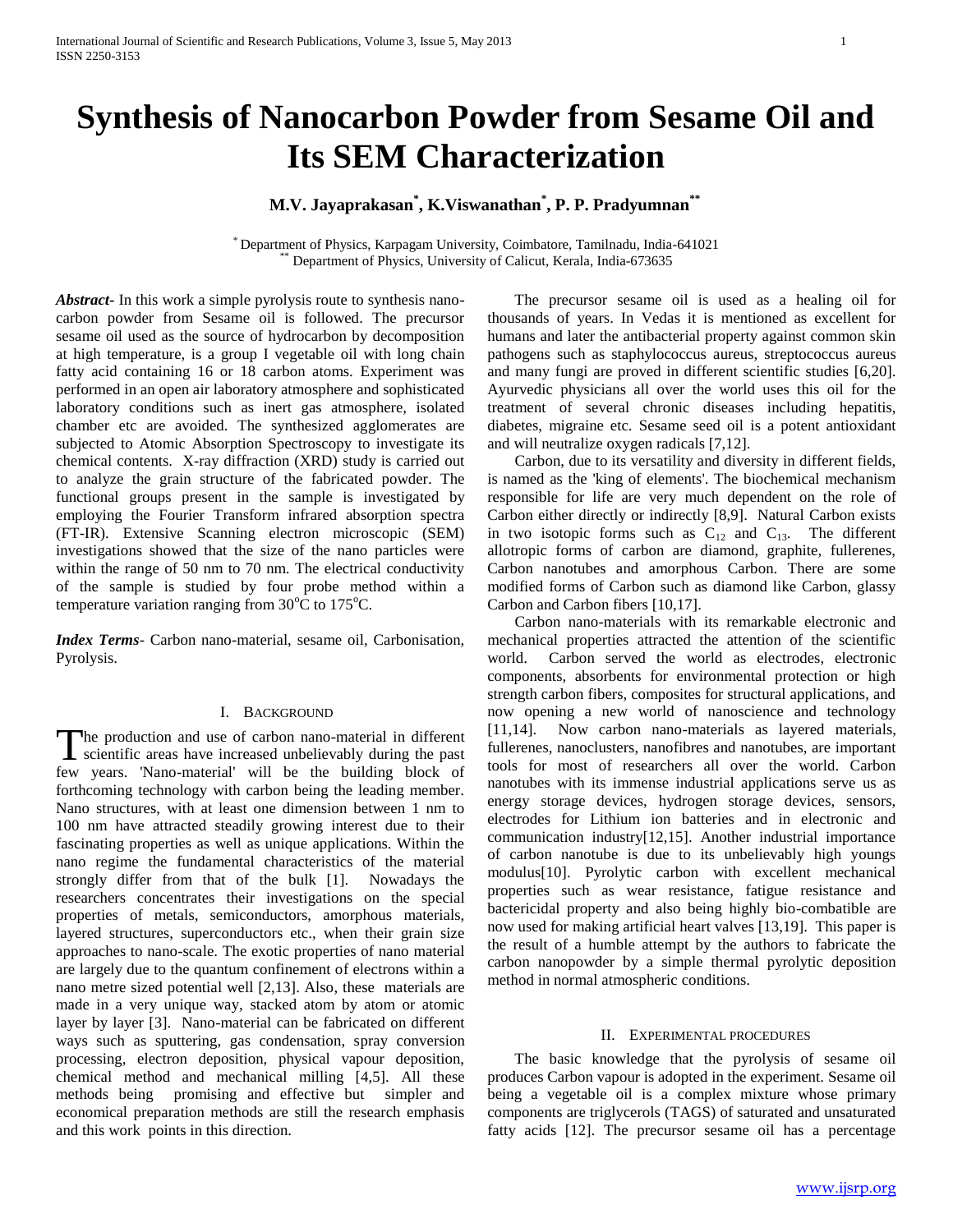composition of oleic acid 45, linoleic acid 41 and polyunsaturated fatty acids in trace[13,21]. Pyrolysis is carried out with different source substrate separation. In each case rate of evaporation, amount of carbon produced, approximate grain size, etc. are analyzed. Finally substrate is localised in position giving minimum rate of evaporation and producing carbon with lowest grain size. Since the experiment is performed in open air atmosphere, highly hygienic laboratory condition is ensured. The oil is burnt in a small pot with the help of highly cleaned cotton thread medium. To restrict the carbon vapour in upward direction a cylindrical chimney made of aluminium sheet is used. A glass substrate is used to deposit the Carbon vapor. The distance from the flame to the substrate is adjusted as 1.5 m to deposit particle of lowest size. The presence of oxygen as a component in the reaction system, making possible the formation of carbon monoxide reduces the tendency to deposit non fibrous carbonaceous material [11,15]. During pyrolysis the sesame oil decomposes and reacts forming clusters on which carbon nano material including carbon nano tubes may nucleate and grow [12]. To get appreciable deposition substrate is exposed 7 to 8 hours to the flame.

 The prepared sample is soaked in 100 ml of 1M HCl and heated at  $80^{\circ}$ C for 20 minutes. After cooling at room temperature for 24 hours it is filtered and then washed with distilled water five times. Finally it is rinsed with acetone to remove the traces of water and then dried in oven at 120  $^{\circ}$ C for 24 hrs. This purified sample is subjected for characterization studies.

# III. RESULTS AND DISCUSSION

# **3.1. Atomic Absorption study**

 Atomic absorption analysis of the purified sample is carried out by an Australian Make AA-20 Atomic Absorption Spectrometer. The analysis of data gives knowledge about its various contents as Calcium 76 mg/kg, Magnesium 50 mg/kg, Iron 51 mg/kg, Manganese 2.3 mg/kg and Potassium 162 mg/kg. This quantifies that the sample is 99.9% pure in Carbon.

#### **3.2. XRD analysis**

 The X-ray diffraction (XRD) study was conducted by a Brukar AXS D 5005 X-ray diffractometer , using Cu-kα radiation filtered by a graphic monochromator at a setting of 40 KV and 130 mA. The X-ray diffraction pattern obtained is shown in Fig. 1.

 The absence of peaks in the spectrum clearly indicates the absence of long range order. The broad hump observed around 20-22° is a characteristic of disordered Carbon [16].



**Figure 1: XRD Pattern of the Sample**

#### **3.3. UV-vis-NIR Spectral analysis**

 UV-visible-NIR Spectroscopy of the sample is done in solid phase using Nujol Mull in the region 190 nm to 2550 nm. The analysis is carried out by a Varian-Carry 5000 spectrophotometer. The figure below depicts the UV-vis-NIR spectrum of sample. No major absorption peaks are observed in this range and the only peak available at 203.2 nm is due to the solvent (nujol). This also indicates the purity of the sample.



**Figure 2: UV-visible-NIR Absorption Spectra of Sample** 

 The minor peaks of absorption around 1725 nm indicates the presence of C=O (ketone) and at 2300 nm and 2350 nm is due to the presence of  $C \equiv N$ .

#### **3.4. FT-IR Analysis**

 The FT-IR spectrum of sample in the form of KBr pellets is analyzed by a FT-IR spectrophotometer, Thermo Nicolet-AVATAR370-GTGS. The graph is plotted with wave numbers on X axis and percentage of transmittance on Y axis.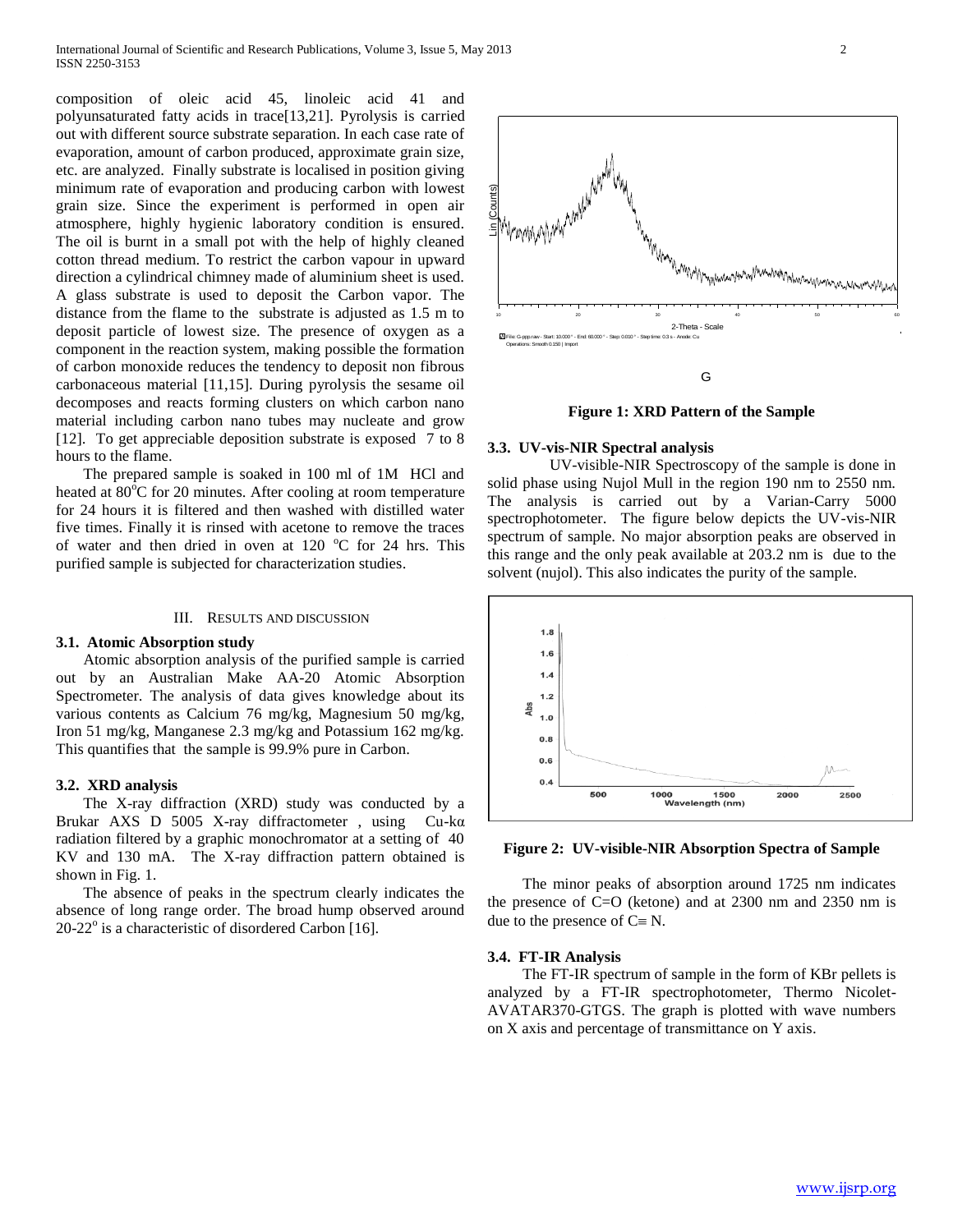

**Figure 3: FT-IR Spectra of Sample**

 Analysis of the spectrum shown in Fig. 3 indicates no major absorption bands. However minor bands at 3473.43 cm<sup>-1</sup> are connected with  $v$  (O–H) vibrations in hydroxyl groups present in the sample [16]. This is due to the moisture content in the sample. The weak band defined at  $1598.41 \text{ cm}^{-1}$  is due to v (C=C) vibrations. Also the absorption indicated at 2282 cm-1 leads to the presence of  $C=N$  stretching .

## **3.5. Scanning electron microscopic study**

 The surface morphology of the synthesized sample was characterized by scanning electron micrography. Low and high magnification images are presented in figure 4. Synthesized particles are found as almost identical spherical particles with uniform morphology.

 Fig. 4 shows typical SEM image of Carbon film grown in this study recorded by the JEOL-JSM 5600 LV instrument with an accelerating voltage of 15 KV.



**Figure. 4: SEM micrograph of the sample**

 The particle size calculated from the SEM micrograph ranges from 60 nm to 70 nm and is well within the nano regime .

#### **3.6. Electrical conductivity studies**

 The conductivity study is carried out by measuring the resistivity by conventional four probe method. The resistivity is measured within a temperature variation ranging from  $30^{\circ}$ C to  $175^{\circ}$ C. . A graph is plotted between the logarithm of resistivity with inverse of temperature . The plot is shown in Fig. 5.